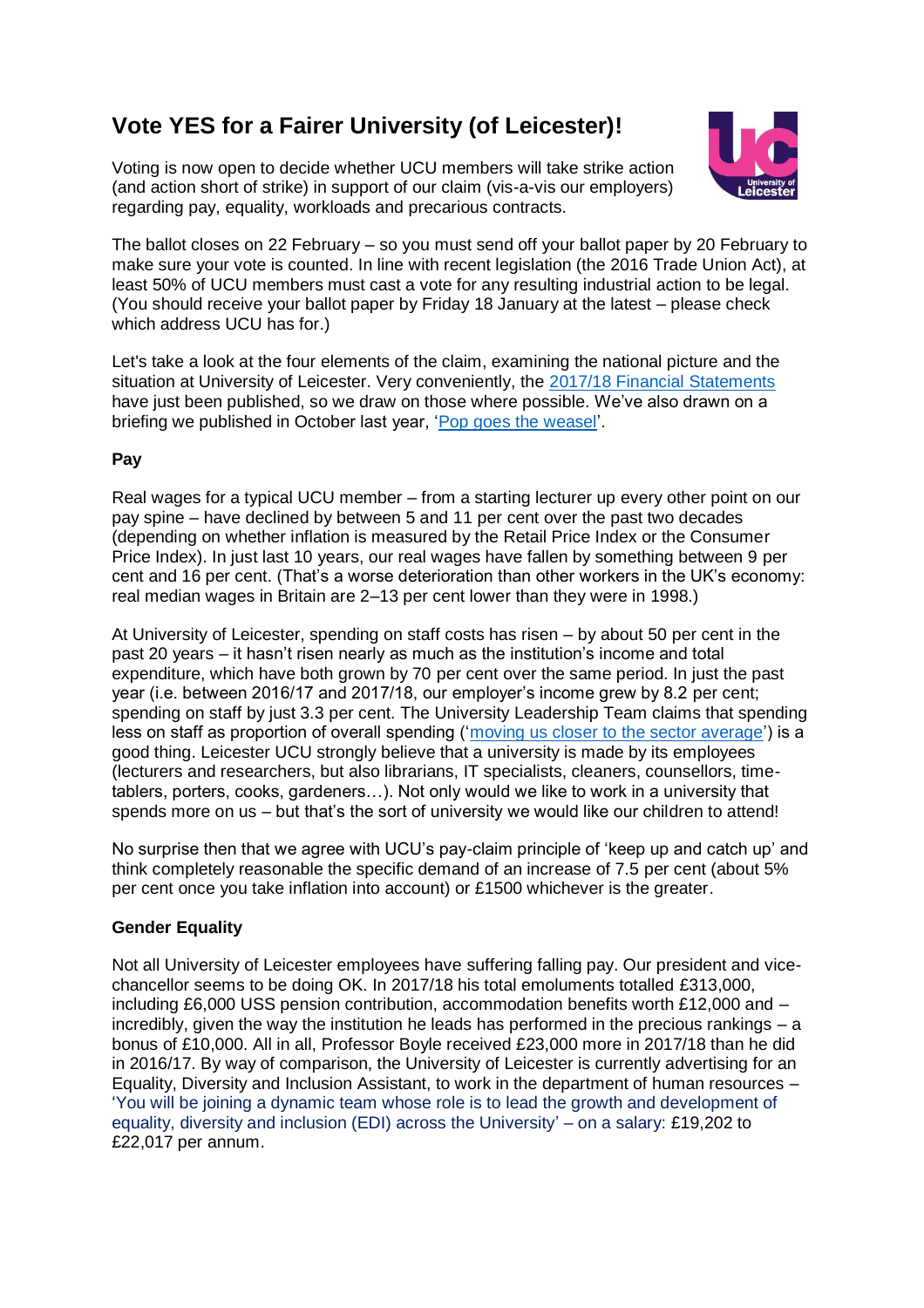But Professor Boyle is just the most egregious symbol of inequality at the University of Leicester. The institution continues to claim that it is 'leading by example on equalities, diversities and wellbeing' :

We remain committed to our ambitions in relation to Athena SWAN accreditation, the Stonewall Index and other charters of equality and we are proud of our role as one of only 10 universities in the world taking the lead for the UN's HeForShe movement.

Yet, there seems to have been no progress on gender equality. It's true the *median* gender pay gap has closed slightly, from 25.5 per cent in 2016/17 to 22.7 per cent in 2017/18 – we interpret this as meaning the



University of Leicester's gender pay gap is one of the widest in the UK

'typical' woman earns 22.7% less than the 'typical' man. But the *mean* gender pay gap has widened, from 23.1 per cent to 24.1 per cent. This is 14<sup>th</sup> worst in the UK, according this [report](https://www.timeshighereducation.com/news/gender-pay-gap-how-much-less-are-women-paid-your-university) in *Times Higher*. Moreover – and another terrible signal from a HeForShe 'champion' – while 7.6 per cent of male employees received a bonus in 2017/18, only 4.8 per cent of female employees did. And – from the *Times Higher* report again – almost two-thirds of University of Leicester's female employees are in the bottom quartile of earners.

Our employer did respond to its gender pay gap, acknowledging in March that ['there is](https://www2.le.ac.uk/offices/equalities-unit/publication-of-equality-information-1/gender-pay-gap-report-2017)  [progress to be made'](https://www2.le.ac.uk/offices/equalities-unit/publication-of-equality-information-1/gender-pay-gap-report-2017). Leicester UCU's first response to this report was 'one of dejection, but certainly not of surprise': it described the report as ['narrow, unradical, wholly inadequate'.](https://www.uculeicester.org.uk/ucu/narrow-unradical-wholly-inadequate-the-gender-pay-gap-report/) It's possible the new Equality, Diversity and Inclusion Assistant will make all the difference. But – just in case – we think UCU's demand that for employers UK-wide to commit to closing the gender pay gap by 2020 is worth supporting.

### **Security**

[According to UCU,](https://www.ucu.org.uk/stampout) 46 per cent of universities use zero-hour contracts. This is obviously bad for those workers those themselves – for all sorts of reasons – and we believe it is wrong ethically. But, even if we were to disregard those costs, casualisation is bad for education: bad for students and also for other staff. In a nutshell lecturers' working conditions are students' learning conditions: students will not receive the best education if their teachers are worried about making next month's rent or mortgage payment and are juggling two or three 'gigs'.

University of Leicester's record here is worse than the national average. According to data collected by UCU (available [here\)](https://www.ucu.org.uk/article/8154/Precarious-contracts-in-HE---institution-snapshot), in 2016/17 half of all academic staff were on insecure contracts (either fixed-term or 'atypical'). (In fact, one trigger for our successful summer campaign was what we described at our employer's ['shameful treatment of fixed-term](shameful%20treatment%20of%20fixed-term%20contract%20staff)  [contract staff'](shameful%20treatment%20of%20fixed-term%20contract%20staff).)

UCU's national claim seeks institution-specific action plans hold employers to account. We're right behind this!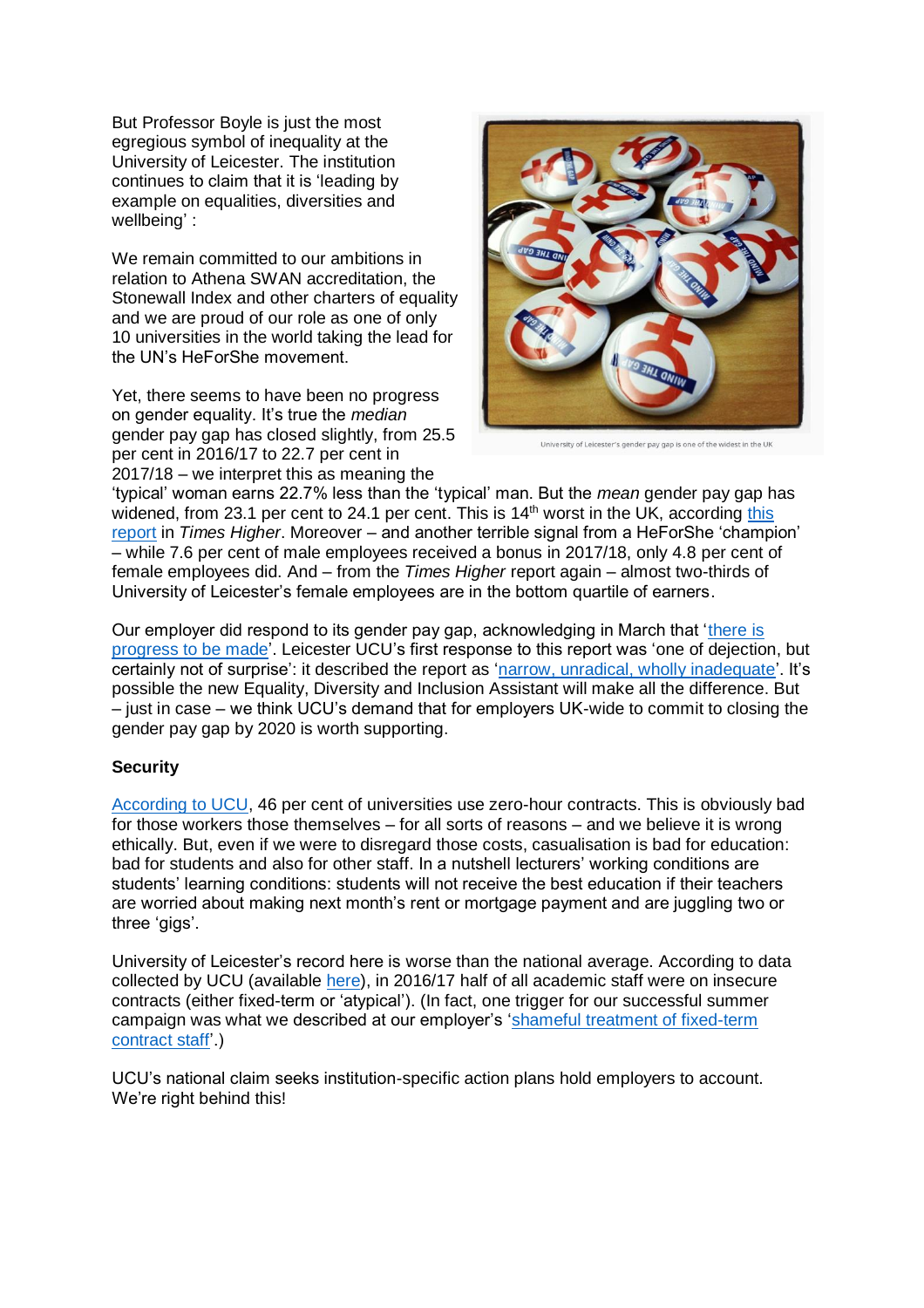### **Sustainable workloads**



Teachers' working conditions & students' learning conditions

We work too much. Certainly we work more than we are paid for. In 2016, a UCU [survey](https://www.ucu.org.uk/media/8196/Executive-summary---Workload-is-an-education-issue-UCU-workload-survey-report-2016/pdf/ucu_workloadsurvey_summary_jun16.pdf) found that HE staff in the UK were working more than 50 hours each week on average, with 83% reporting that 'the pace or intensity of work [had] increased over the past three years'. Two thirds of staff said 'their workload is unmanageable at least half of the time'; 29 per cent reported that their workloads 'were unmanageable all or most of the time'.

Results for University of Leicester are in line with these national findings. Eighty per cent reported an increase in pace and intensity of work; more than half of respondents reported a significant increase. Only 28 per cent said their workloads were 'manageable most of the time'; more than a quarter reported workloads that were 'unmanageable most of the time' and a worrying 4 per cent said their workloads were 'entirely unmanageable'. Our employer's own staff survey of 2017 drew similar findings to the UCU survey. For example, almost one third of respondents agreed that they 'feel unduly stressed at work' and a similar proportion complained about 'work-life balance'.

Given this, UCU's call for action on excessive workloads seems right on message!

### **Where will the money come from – can the sector afford it?**

Vice-chancellors and other university 'leaders' like to pontificate on the various challenges facing higher education – threats post-Brexit, the possibility that maximum fees for some courses could be cut to £6,500, for instance – usually as a prelude to making 'difficult decisions'. But according to Higher Education Statistics Agency figures, UK universities banked surpluses (the terms 'exempt charities' like universities use for what is, essentially,